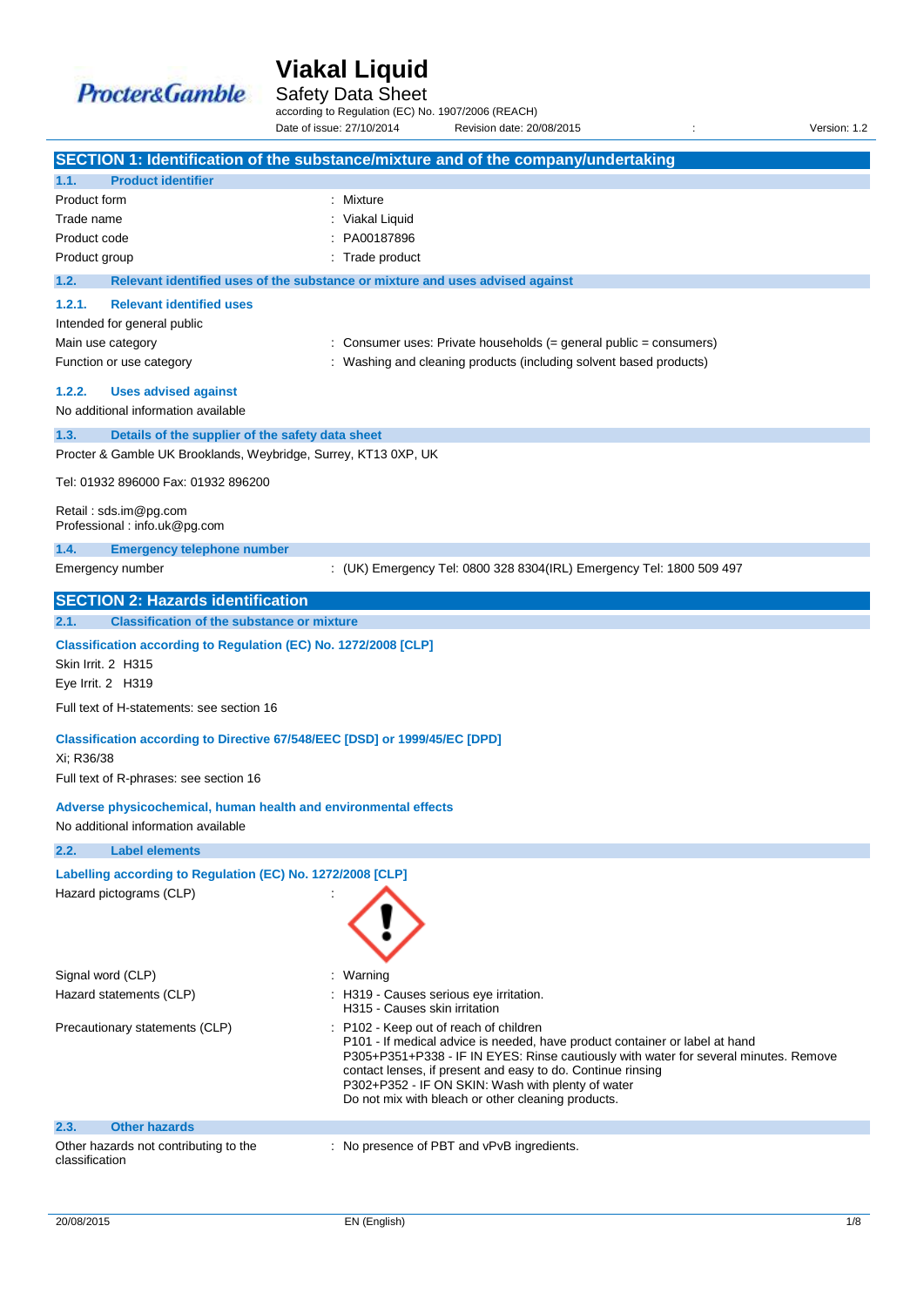Safety Data Sheet

according to Regulation (EC) No. 1907/2006 (REACH)

### **SECTION 3: Composition/information on ingredients**

## **3.1. Substance**

Not applicable

| 3.2.<br><b>Mixture</b> |                                                                      |         |                                                            |                                                                                     |
|------------------------|----------------------------------------------------------------------|---------|------------------------------------------------------------|-------------------------------------------------------------------------------------|
| <b>Name</b>            | <b>Product identifier</b>                                            | %       | <b>Classification according to</b><br>Directive 67/548/EEC | <b>Classification according to</b><br><b>Regulation (EC) No.</b><br>1272/2008 [CLP] |
| Citric Acid            | (CAS No) 77-92-9<br>(EC no) 201-069-1<br>(REACH-no) 01-2119457026-42 | $1 - 5$ | Xi: R36                                                    | Eye Irrit. 2, H319                                                                  |
| Formic Acid            | (CAS No) 64-18-6<br>(EC no) 200-579-1<br>(EC index no) 607-001-00-0  | $1 - 5$ | C: R35                                                     | Flam. Lig. 3, H226<br>Skin Corr. 1A, H314                                           |
| Deceth-8               | (CAS No) 26183-52-8<br>(EC no) Polymer                               | $1 - 5$ | Xn; R22<br>Xi: R41                                         | Acute Tox. 4 (Oral), H302<br>Eye Dam. 1, H318                                       |
| C9-11 Pareth-8         | (CAS No) 68439-46-3<br>(EC no) Polymer                               | $1 - 5$ | Xn; R22<br>Xi: R41                                         | Acute Tox. 4 (Oral), H302<br>Eye Dam. 1, H318                                       |

### Full text of R- and H-phrases: see section 16

| <b>SECTION 4: First aid measures</b>                                                                                 |                                                                                                                                                                                           |  |  |
|----------------------------------------------------------------------------------------------------------------------|-------------------------------------------------------------------------------------------------------------------------------------------------------------------------------------------|--|--|
| 4.1.<br><b>Description of first aid measures</b>                                                                     |                                                                                                                                                                                           |  |  |
| First-aid measures after inhalation                                                                                  | : IF INHALED: remove victim to fresh air and keep at rest in a position comfortable for breathing.<br>Call a POISON CENTER or doctor/physician if you feel unwell.                        |  |  |
| First-aid measures after skin contact                                                                                | : IF ON SKIN: Wash with plenty of Water. Take off contaminated clothing and wash before<br>reuse. If skin irritation occurs: Get medical advice/attention. Discontinue use of product.    |  |  |
| First-aid measures after eye contact                                                                                 | IF IN EYES: Rinse cautiously with water for several minutes. Remove contact lenses, if present<br>and easy to do. Continue rinsing. Immediately call a POISON CENTER or doctor/physician. |  |  |
| First-aid measures after ingestion                                                                                   | IF SWALLOWED: rinse mouth. Do NOT induce vomiting. Immediately call a POISON CENTER<br>or doctor/physician.                                                                               |  |  |
| 4.2.<br>Most important symptoms and effects, both acute and delayed                                                  |                                                                                                                                                                                           |  |  |
| Symptoms/injuries after inhalation                                                                                   | Coughing. sneezing. Headache. Drowsiness. Dizziness. Shortness of breath.                                                                                                                 |  |  |
| Symptoms/injuries after skin contact                                                                                 | : Redness. Swelling. dryness. Itching.                                                                                                                                                    |  |  |
| Symptoms/injuries after eye contact                                                                                  | Severe pain. Rednesses. Swelling. Blurred vision.                                                                                                                                         |  |  |
| Symptoms/injuries after ingestion                                                                                    | Oral mucosal or gastro-intestinal irritation. Nausea. Vomiting. Excessive secretion. Diarrhea.                                                                                            |  |  |
| 4.3.                                                                                                                 | Indication of any immediate medical attention and special treatment needed                                                                                                                |  |  |
| Refer to section 4.1.                                                                                                |                                                                                                                                                                                           |  |  |
| <b>SECTION 5: Firefighting measures</b>                                                                              |                                                                                                                                                                                           |  |  |
| 5.1.<br><b>Extinguishing media</b>                                                                                   |                                                                                                                                                                                           |  |  |
| Suitable extinguishing media                                                                                         | : Dry chemical powder, alcohol-resistant foam, carbon dioxide (CO2).                                                                                                                      |  |  |
| 5.2.<br>Special hazards arising from the substance or mixture                                                        |                                                                                                                                                                                           |  |  |
| Fire hazard                                                                                                          | : No fire hazard. Non combustible.                                                                                                                                                        |  |  |
| <b>Explosion hazard</b>                                                                                              | Product is not explosive.                                                                                                                                                                 |  |  |
| Reactivity                                                                                                           | : No dangerous reactions known.                                                                                                                                                           |  |  |
|                                                                                                                      |                                                                                                                                                                                           |  |  |
| 5.3.<br><b>Advice for firefighters</b>                                                                               |                                                                                                                                                                                           |  |  |
| Firefighting instructions                                                                                            | No specific firefighting instructions required.                                                                                                                                           |  |  |
| Protection during firefighting                                                                                       | : In case of inadequate ventilation wear respiratory protection.                                                                                                                          |  |  |
| <b>SECTION 6: Accidental release measures</b>                                                                        |                                                                                                                                                                                           |  |  |
| 6.1.<br>Personal precautions, protective equipment and emergency procedures                                          |                                                                                                                                                                                           |  |  |
| 6.1.1.<br>For non-emergency personnel                                                                                |                                                                                                                                                                                           |  |  |
| Protective equipment                                                                                                 | : Wear suitable gloves and eye/face protection.                                                                                                                                           |  |  |
|                                                                                                                      |                                                                                                                                                                                           |  |  |
| 6.1.2.<br>For emergency responders                                                                                   |                                                                                                                                                                                           |  |  |
| Protective equipment                                                                                                 | : Wear suitable gloves and eye/face protection.                                                                                                                                           |  |  |
| 6.2.<br><b>Environmental precautions</b>                                                                             |                                                                                                                                                                                           |  |  |
| Consumer products ending up down the drain after use. Prevent soil and water pollution. Prevent spreading in sewers. |                                                                                                                                                                                           |  |  |
| 6.3.<br>Methods and material for containment and cleaning up                                                         |                                                                                                                                                                                           |  |  |
| For containment                                                                                                      | : Scoop absorbed substance into closing containers.                                                                                                                                       |  |  |
| 20/08/2015                                                                                                           | 2/8<br>EN (English)                                                                                                                                                                       |  |  |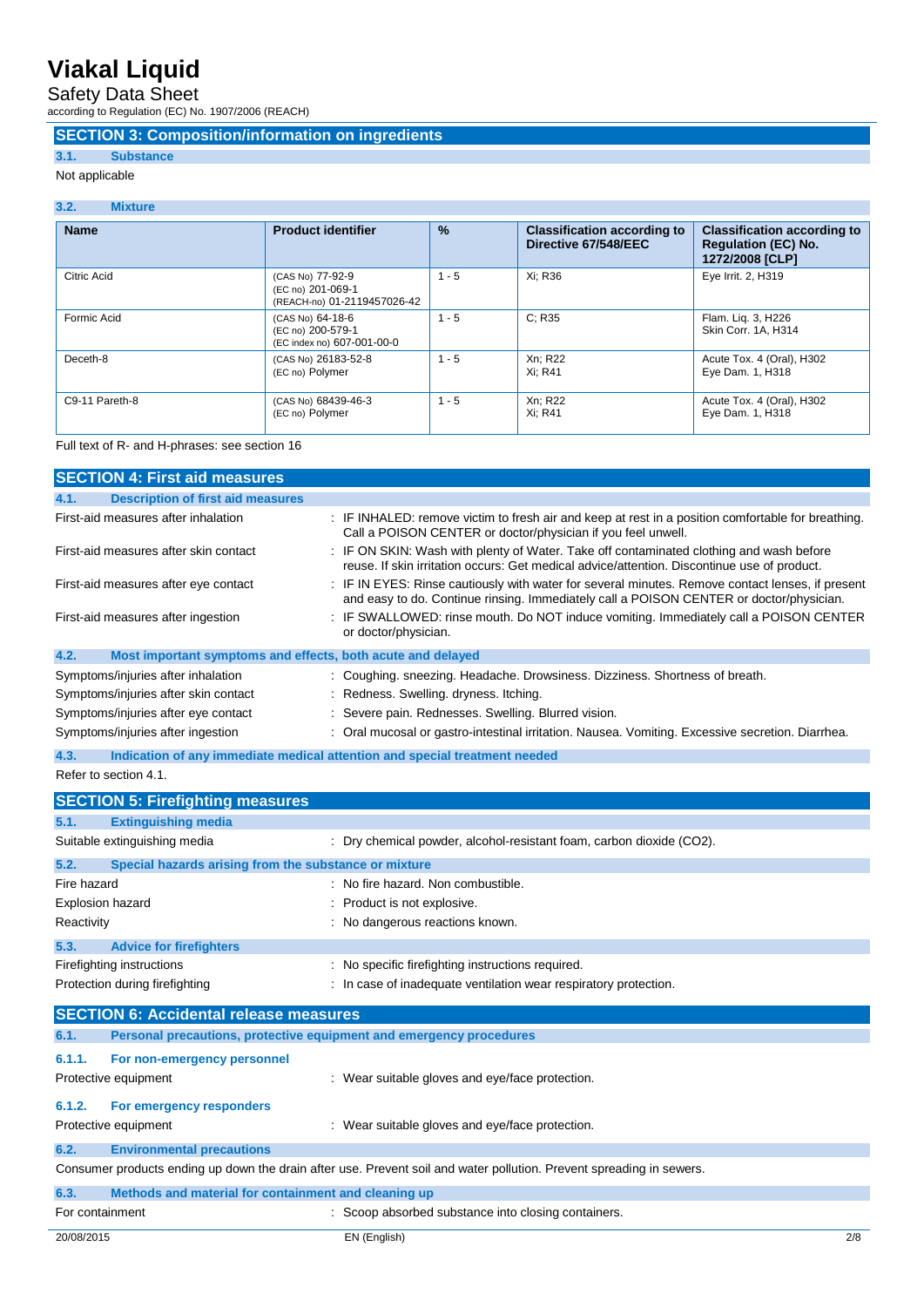### Safety Data Sheet

| according to Regulation (EC) No. 1907/2006 (REACH)                   |                                                                                                                                                                                                                                                                                                           |  |  |
|----------------------------------------------------------------------|-----------------------------------------------------------------------------------------------------------------------------------------------------------------------------------------------------------------------------------------------------------------------------------------------------------|--|--|
| Methods for cleaning up                                              | : Small quantities of liquid spill: take up in non-combustible absorbent material and shovel into<br>container for disposal. Large spills: contain released substance, pump into suitable containers.<br>This material and its container must be disposed of in a safe way, and as per local legislation. |  |  |
| <b>Reference to other sections</b><br>6.4.                           |                                                                                                                                                                                                                                                                                                           |  |  |
| Refer to Sections 8 and 13.                                          |                                                                                                                                                                                                                                                                                                           |  |  |
| <b>SECTION 7: Handling and storage</b>                               |                                                                                                                                                                                                                                                                                                           |  |  |
| <b>Precautions for safe handling</b><br>7.1.                         |                                                                                                                                                                                                                                                                                                           |  |  |
| Precautions for safe handling                                        | : Avoid contact with eyes. Avoid contact with skin. Do not eat, drink or smoke when using this<br>product. Do not handle until all safety precautions have been read and understood.                                                                                                                      |  |  |
| 7.2.<br>Conditions for safe storage, including any incompatibilities |                                                                                                                                                                                                                                                                                                           |  |  |
| Storage conditions                                                   | : Store in original container. Refer to section 10.                                                                                                                                                                                                                                                       |  |  |
| Incompatible products                                                | $\therefore$ Refer to section 10.                                                                                                                                                                                                                                                                         |  |  |
| Incompatible materials                                               | $\therefore$ Refer to section 10.                                                                                                                                                                                                                                                                         |  |  |
| Prohibitions on mixed storage                                        | Not applicable.                                                                                                                                                                                                                                                                                           |  |  |
| Storage area                                                         | : Store in a cool area. Store in a dry area.                                                                                                                                                                                                                                                              |  |  |
| Specific end use(s)<br>7.3.                                          |                                                                                                                                                                                                                                                                                                           |  |  |
|                                                                      |                                                                                                                                                                                                                                                                                                           |  |  |

Refer to section 1.2.

### **SECTION 8: Exposure controls/personal protection**

**8.1. Control parameters**

#### **8.1.1. National limit values**

No additional information available

#### **8.1.2. Monitoring procedures: DNELS, PNECS, OEL**

| <b>Citric Acid (77-92-9)</b>               |                                          |  |  |
|--------------------------------------------|------------------------------------------|--|--|
| PNEC (Water)                               |                                          |  |  |
| PNEC aqua (freshwater)                     | $0.44$ mg/l                              |  |  |
| PNEC aqua (marine water)                   | $0.044$ mg/l                             |  |  |
| PNEC (Sediment)                            |                                          |  |  |
| PNEC sediment (freshwater)                 | 34.6 mg/kg dwt                           |  |  |
| PNEC sediment (marine water)               | 3.46 mg/kg dwt                           |  |  |
| PNEC (Soil)                                |                                          |  |  |
| PNEC soil                                  | 33.1 mg/kg dwt                           |  |  |
| PNEC (STP)                                 |                                          |  |  |
| PNEC sewage treatment plant                | 1000 mg/l                                |  |  |
| <b>Formic Acid (64-18-6)</b>               |                                          |  |  |
| DNEL/DMEL (Workers)                        |                                          |  |  |
| Acute - local effects, inhalation          | $19$ mg/m <sup>3</sup>                   |  |  |
| Long-term - local effects, inhalation      | $9.5 \text{ mg/m}^3$                     |  |  |
| DNEL/DMEL (General population)             |                                          |  |  |
| Acute - local effects, inhalation          | $9.5$ mg/m <sup>3</sup>                  |  |  |
| Long-term - local effects, inhalation      | $3$ mg/m $3$                             |  |  |
| PNEC (Water)                               |                                          |  |  |
| PNEC aqua (freshwater)                     | $2$ mg/l                                 |  |  |
| PNEC aqua (marine water)                   | $0.2$ mg/l                               |  |  |
| PNEC aqua (intermittent, freshwater)       | $1$ mg/l                                 |  |  |
| PNEC (Sediment)                            |                                          |  |  |
| PNEC sediment (freshwater)                 | 13.4 mg/kg dwt                           |  |  |
| PNEC sediment (marine water)               | 1.34 mg/kg dwt                           |  |  |
| PNEC (Soil)                                |                                          |  |  |
| PNEC soil                                  | 1.5 mg/kg dwt                            |  |  |
| PNEC (STP)                                 |                                          |  |  |
| PNEC sewage treatment plant                | 7.2 mg/l                                 |  |  |
| 8.2.<br><b>Exposure controls</b>           |                                          |  |  |
| Appropriate engineering controls<br>8.2.1. | No additional information available<br>÷ |  |  |
| Personal protective equipment<br>8.2.2.    |                                          |  |  |
| Eye protection                             | Wear eye/face protection.                |  |  |
|                                            |                                          |  |  |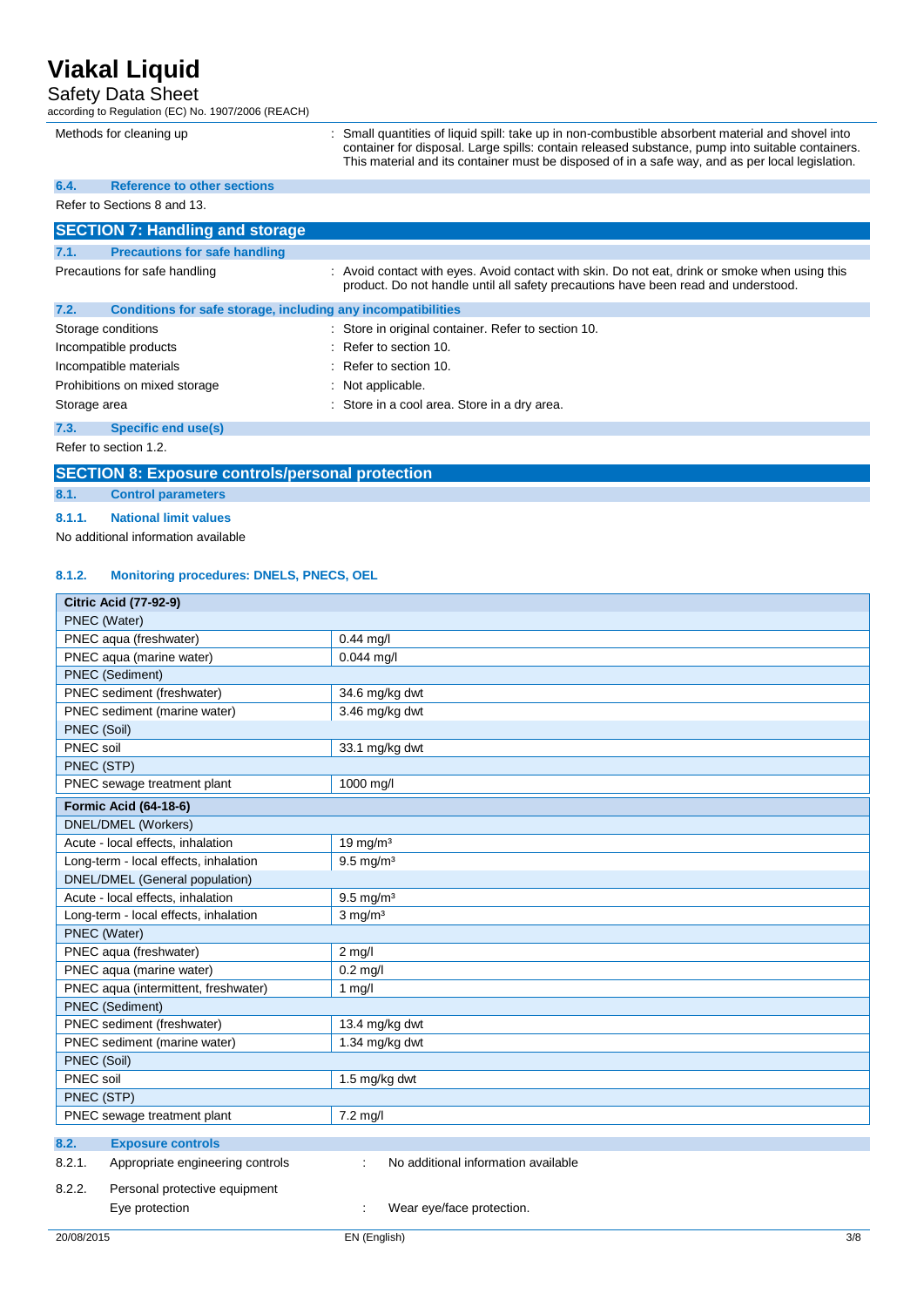### Safety Data Sheet

according to Regulation (EC) No. 1907/2006 (REACH)

| Skin and body protection  | Wear suitable gloves. |
|---------------------------|-----------------------|
| Respiratory protection    | Not applicable.       |
| Thermal hazard protection | Not applicable.       |

8.2.3. Environmental exposure controls

Prevent that the undiluted product reaches surface waters.

### **SECTION 9: Physical and chemical properties**

#### **9.1. Information on basic physical and chemical properties**

| <b>Property</b>                            | Value                                                                                                                                                       | <b>Unit</b>      | <b>Test method/Notes</b>                                                                             |
|--------------------------------------------|-------------------------------------------------------------------------------------------------------------------------------------------------------------|------------------|------------------------------------------------------------------------------------------------------|
| Appearance                                 | Liquid.                                                                                                                                                     |                  |                                                                                                      |
| Physical state                             | Liquid                                                                                                                                                      |                  |                                                                                                      |
| Colour                                     | Coloured.                                                                                                                                                   |                  |                                                                                                      |
| Odour                                      | pleasant (perfume).                                                                                                                                         |                  |                                                                                                      |
| Odour threshold                            |                                                                                                                                                             | ppm              | Perceived odor at typical use conditions                                                             |
| pH                                         | 2.2                                                                                                                                                         |                  |                                                                                                      |
| Melting point                              |                                                                                                                                                             | °C               | Not available. This property is not<br>relevant for the safety and classification<br>of this product |
| Freezing point                             |                                                                                                                                                             |                  | Not available. This property is not<br>relevant for the safety and classification<br>of this product |
| Boiling point                              | $100 - 106$                                                                                                                                                 | °C               | <b>TMR. A.2.</b>                                                                                     |
| Flash point                                |                                                                                                                                                             |                  | No flash point till boiling - TMR. A.9.                                                              |
| Relative evaporation rate (butylacetate=1) |                                                                                                                                                             |                  | Not available. This property is not<br>relevant for the safety and classification<br>of this product |
| Flammability (solid, gas)                  |                                                                                                                                                             |                  | Not applicable. This property is not<br>relevant for liquid product forms                            |
| <b>Explosive limits</b>                    |                                                                                                                                                             | g/m <sup>3</sup> | Not available. This property is not<br>relevant for the safety and classification<br>of this product |
| Vapour pressure                            |                                                                                                                                                             |                  | Not available. This property is not<br>relevant for the safety and classification<br>of this product |
| Relative density                           | 1.0258                                                                                                                                                      |                  | TMR.A.3                                                                                              |
| Solubility                                 | Soluble in water.                                                                                                                                           |                  |                                                                                                      |
| Log Pow                                    |                                                                                                                                                             |                  | Not applicable. This property is not<br>relevant for mixtures                                        |
| Auto-ignition temperature                  |                                                                                                                                                             |                  | Not available. This property is not<br>relevant for the safety and classification<br>of this product |
| Decomposition temperature                  |                                                                                                                                                             | °C               | Not available. This property is not<br>relevant for the safety and classification<br>of this product |
| Viscosity                                  | 182                                                                                                                                                         | cP               |                                                                                                      |
| <b>Explosive properties</b>                | Not applicable. This product is not classified as explosive as it does not contain any<br>substances which possesses explosive properties CLP (Art 14 (2)). |                  |                                                                                                      |
| Oxidising properties                       | Not applicable. This product is not classified as oxidizing as it does not contain any<br>substances which possesses oxidizing properties CLP (Art 14 (2)). |                  |                                                                                                      |
| <b>Other information</b><br>9.2.           |                                                                                                                                                             |                  |                                                                                                      |

No additional information available

### **SECTION 10: Stability and reactivity**

#### **10.1. Reactivity**

No dangerous reactions known.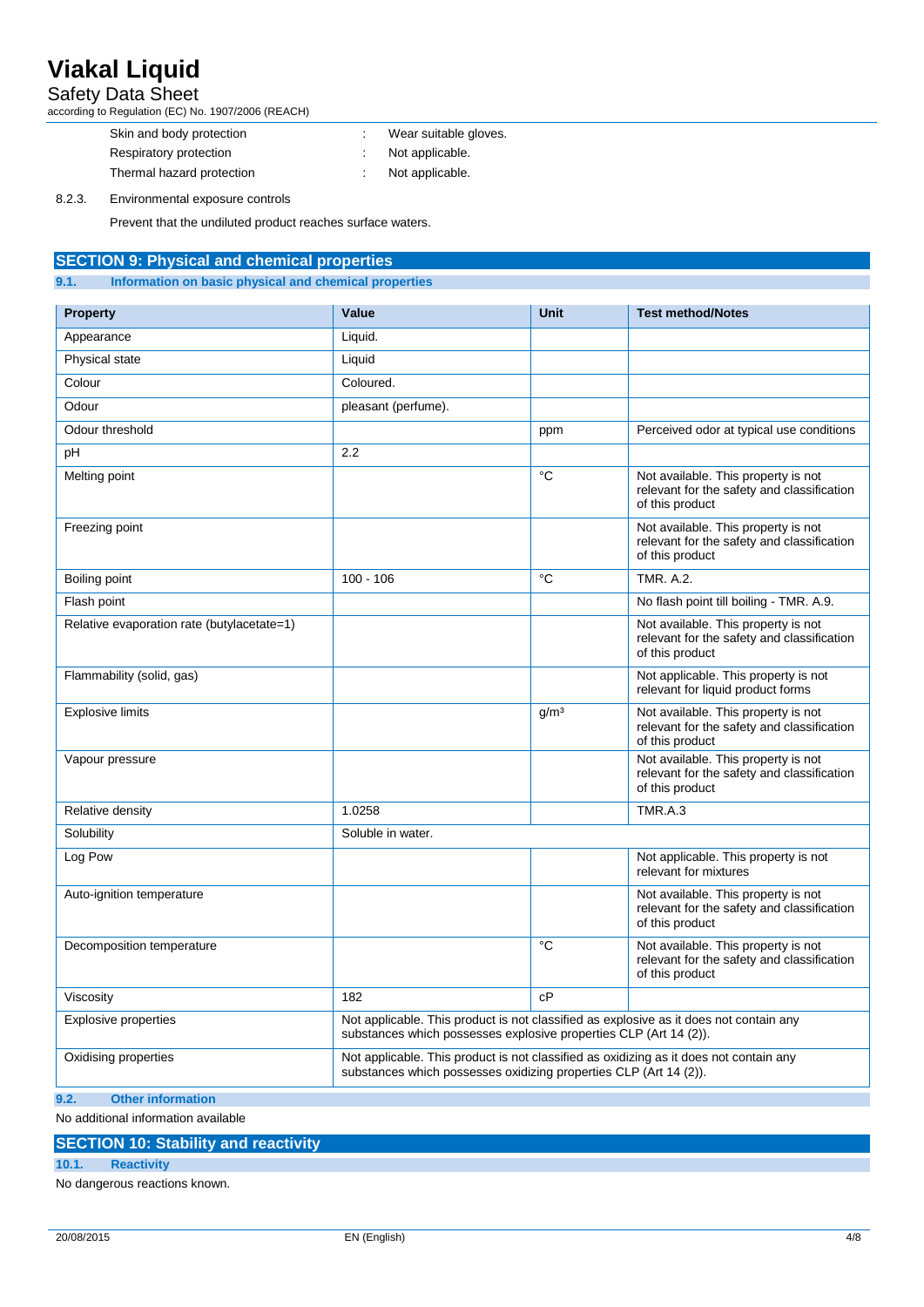Safety Data Sheet

according to Regulation (EC) No. 1907/2006 (REACH)

| <b>Chemical stability</b><br>10.2.<br>Stable under normal conditions. |                                                                                                                                                                                                         |  |  |
|-----------------------------------------------------------------------|---------------------------------------------------------------------------------------------------------------------------------------------------------------------------------------------------------|--|--|
|                                                                       |                                                                                                                                                                                                         |  |  |
| 10.3.<br><b>Possibility of hazardous reactions</b>                    |                                                                                                                                                                                                         |  |  |
| Refer to section 10.1 on Reactivity.                                  |                                                                                                                                                                                                         |  |  |
| <b>Conditions to avoid</b><br>10.4.                                   |                                                                                                                                                                                                         |  |  |
| Not required for normal conditions of use.                            |                                                                                                                                                                                                         |  |  |
| 10.5.<br><b>Incompatible materials</b>                                |                                                                                                                                                                                                         |  |  |
| Not applicable.                                                       |                                                                                                                                                                                                         |  |  |
| 10.6.<br><b>Hazardous decomposition products</b>                      |                                                                                                                                                                                                         |  |  |
| None under normal use.                                                |                                                                                                                                                                                                         |  |  |
|                                                                       |                                                                                                                                                                                                         |  |  |
| <b>SECTION 11: Toxicological information</b>                          |                                                                                                                                                                                                         |  |  |
| Information on toxicological effects<br>11.1.                         |                                                                                                                                                                                                         |  |  |
| Acute toxicity                                                        | : Not classified                                                                                                                                                                                        |  |  |
| Viakal Fresh - Febreze Freshness                                      |                                                                                                                                                                                                         |  |  |
| LD50 oral calculated                                                  | > 2000 mg/kg                                                                                                                                                                                            |  |  |
| <b>Citric Acid (77-92-9)</b>                                          |                                                                                                                                                                                                         |  |  |
| LD50 oral rat                                                         | 5400 mg/kg bodyweight 5400 mg/kg (//OECD 401)                                                                                                                                                           |  |  |
| LD50 dermal rat                                                       | 2001 mg/kg > 2000 mg/kg (OECD 402)                                                                                                                                                                      |  |  |
| ATE CLP (oral)                                                        | 5400 mg/kg bodyweight                                                                                                                                                                                   |  |  |
| ATE CLP (dermal)                                                      | 2001 mg/kg bodyweight                                                                                                                                                                                   |  |  |
| Deceth-8 (26183-52-8)                                                 |                                                                                                                                                                                                         |  |  |
| LD50 oral rat                                                         | 500 mg/kg                                                                                                                                                                                               |  |  |
| LD50 dermal rabbit                                                    | 2001 mg/kg                                                                                                                                                                                              |  |  |
| ATE CLP (oral)                                                        | 500 mg/kg bodyweight                                                                                                                                                                                    |  |  |
| ATE CLP (dermal)                                                      | 2001 mg/kg bodyweight                                                                                                                                                                                   |  |  |
| C9-11 Pareth-8 (68439-46-3)                                           |                                                                                                                                                                                                         |  |  |
| ATE CLP (oral)                                                        | 500 mg/kg bodyweight                                                                                                                                                                                    |  |  |
| Skin corrosion/irritation                                             | : Causes skin irritation.                                                                                                                                                                               |  |  |
|                                                                       | pH: 2.2                                                                                                                                                                                                 |  |  |
| Serious eye damage/irritation                                         | : Causes serious eye irritation.                                                                                                                                                                        |  |  |
|                                                                       | pH: 2.2                                                                                                                                                                                                 |  |  |
| Respiratory or skin sensitisation                                     | Not classified                                                                                                                                                                                          |  |  |
| Germ cell mutagenicity                                                | Not classified                                                                                                                                                                                          |  |  |
| Carcinogenicity                                                       | Not classified                                                                                                                                                                                          |  |  |
| Reproductive toxicity                                                 | Not classified                                                                                                                                                                                          |  |  |
| Specific target organ toxicity (single exposure)                      | Not classified                                                                                                                                                                                          |  |  |
| Specific target organ toxicity (repeated                              | Not classified                                                                                                                                                                                          |  |  |
| exposure)                                                             |                                                                                                                                                                                                         |  |  |
| Aspiration hazard                                                     | Not classified                                                                                                                                                                                          |  |  |
| Potential Adverse human health effects and                            | Irritation: moderately irritating to eyes. Acute Toxicity: based upon available data of the                                                                                                             |  |  |
| symptoms                                                              | substances, classification criteria are not met. Carcinogenicity: based upon available data of                                                                                                          |  |  |
|                                                                       | the substances, classification criteria are not met. Corrosivity: based upon available data of the                                                                                                      |  |  |
|                                                                       | substances, classification criteria are not met. Mutagenicity: based upon available data of the<br>substances, classification criteria are not met. Irritation: moderately irritating to skin. Repeated |  |  |
|                                                                       | Dose Toxicity: based upon available data of the substances, classification criteria are not met.                                                                                                        |  |  |
|                                                                       | Sensitization: based upon available data of the substances, classification criteria are not met.                                                                                                        |  |  |
|                                                                       | Toxicity for Reproduction: based upon available data of the substances, classification criteria                                                                                                         |  |  |
|                                                                       | are not met.                                                                                                                                                                                            |  |  |
| Other information                                                     | Likely routes of exposure: skin and eye. Information on Effects: refer to section 4.                                                                                                                    |  |  |
| <b>SECTION 12: Ecological information</b>                             |                                                                                                                                                                                                         |  |  |
| 12.1.<br><b>Toxicity</b>                                              |                                                                                                                                                                                                         |  |  |
| Ecology - general                                                     | No known adverse effects on the functioning of water treatment plants under normal use                                                                                                                  |  |  |
|                                                                       | conditions as recommended. The product is not considered harmful to aquatic organisms nor to                                                                                                            |  |  |
|                                                                       | cause long-term adverse effects in the environment.                                                                                                                                                     |  |  |
| <b>Citric Acid (77-92-9)</b>                                          |                                                                                                                                                                                                         |  |  |
| LC50 fishes 1                                                         | 440 ml/l //OECD 203, Leuciscus idus melanotus                                                                                                                                                           |  |  |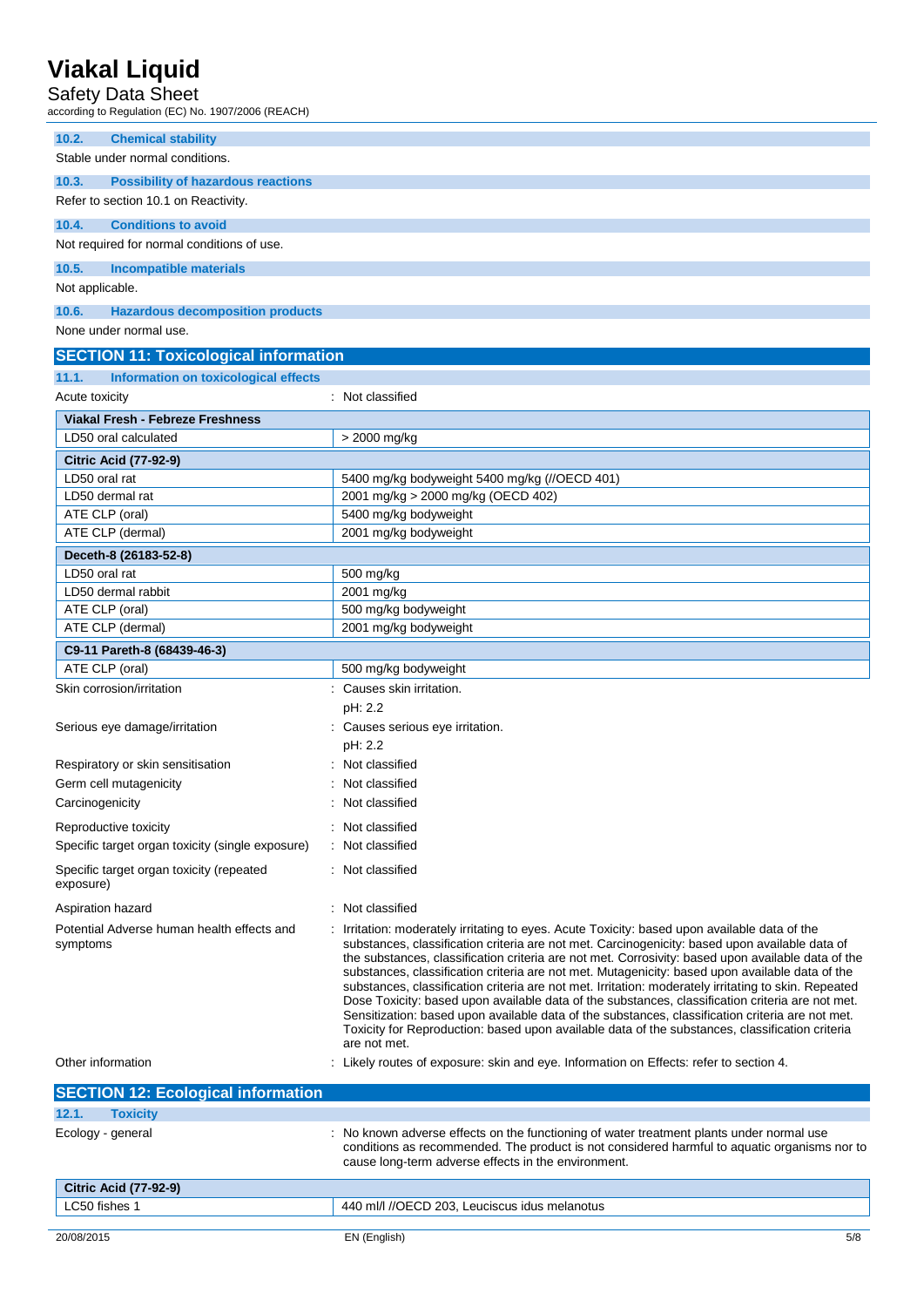## Safety Data Sheet

according to Regulation (EC) No. 1907/2006 (REACH)

| <b>Citric Acid (77-92-9)</b>              |                                                    |  |
|-------------------------------------------|----------------------------------------------------|--|
| EC50 Daphnia 1<br>1535 mg/l Daphnia magna |                                                    |  |
| NOEC chronic algae                        | 4425 mg/l Scenedesmus quadricauda                  |  |
| <b>Formic Acid (64-18-6)</b>              |                                                    |  |
| LC50 fishes 1                             | 46.7 (46 - 100) mg/l Leuciscus idus melanotus      |  |
| LC50 other aquatic organisms 1            | 46.7 mg/l Pseudomonas putida                       |  |
| EC50 Daphnia 1                            | 120 mg/l Daphnia magna                             |  |
| ErC50 (algae)                             | 26.9 mg/l Desmodesmus subspicatus                  |  |
| NOEC chronic crustacea                    | 72 mg/l                                            |  |
| NOEC chronic algae                        | 76.8 mg/l OECD 201; Pseudokirchnerella subcapitata |  |
| Deceth-8 (26183-52-8)                     |                                                    |  |
| LC50 fishes 1                             | $10$ mg/l                                          |  |
| EC50 Daphnia 1                            | $10$ mg/l                                          |  |
| EC50 other aquatic organisms 1            | 140 mg/l                                           |  |
| ErC50 (algae)                             | $10 \text{ mg/l}$                                  |  |

### **12.2. Persistence and degradability**

| <b>Citric Acid (77-92-9)</b>                       |                                                                                                                                                                                 |  |  |
|----------------------------------------------------|---------------------------------------------------------------------------------------------------------------------------------------------------------------------------------|--|--|
| Persistence and degradability                      | Biodegradable.                                                                                                                                                                  |  |  |
| Biodegradation                                     | 100 % OECD 301 E                                                                                                                                                                |  |  |
| <b>Formic Acid (64-18-6)</b>                       |                                                                                                                                                                                 |  |  |
| Biodegradation                                     | 100 % OECD 301 C                                                                                                                                                                |  |  |
| Deceth-8 (26183-52-8)                              |                                                                                                                                                                                 |  |  |
| Persistence and degradability                      | The substance is biodegradable. Unlikely to persist.                                                                                                                            |  |  |
| Biodegradation                                     | >60%                                                                                                                                                                            |  |  |
| <b>Bioaccumulative potential</b><br>12.3.          |                                                                                                                                                                                 |  |  |
| <b>Citric Acid (77-92-9)</b>                       |                                                                                                                                                                                 |  |  |
| Bioaccumulative potential                          | Not expected to bioaccumulate due to the low log Kow (log Kow < 4).                                                                                                             |  |  |
| <b>Formic Acid (64-18-6)</b>                       |                                                                                                                                                                                 |  |  |
| Bioaccumulative potential                          | Not expected to bioaccumulate due to the low log Kow (log Kow $<$ 4).                                                                                                           |  |  |
| 12.4.<br><b>Mobility in soil</b>                   |                                                                                                                                                                                 |  |  |
| <b>Formic Acid (64-18-6)</b>                       |                                                                                                                                                                                 |  |  |
| Log Koc                                            | < 17.8 OECD 121                                                                                                                                                                 |  |  |
| Deceth-8 (26183-52-8)                              |                                                                                                                                                                                 |  |  |
| Mobility in soil                                   | $2000 (= 5000)$                                                                                                                                                                 |  |  |
| <b>Results of PBT and vPvB assessment</b><br>12.5. |                                                                                                                                                                                 |  |  |
| Viakal Fresh - Febreze Freshness                   |                                                                                                                                                                                 |  |  |
| Results of PBT assessment                          | No presence of PBT and vPvB ingredients                                                                                                                                         |  |  |
| <b>Component</b>                                   |                                                                                                                                                                                 |  |  |
| Citric Acid (77-92-9)                              | This substance/mixture does not meet the PBT criteria of REACH requlation, annex XIII<br>This substance/mixture does not meet the vPvB criteria of REACH regulation, annex XIII |  |  |
| Formic Acid (64-18-6)                              | This substance/mixture does not meet the PBT criteria of REACH regulation, annex XIII<br>This substance/mixture does not meet the vPvB criteria of REACH regulation, annex XIII |  |  |
| 12.6.<br><b>Other adverse effects</b>              |                                                                                                                                                                                 |  |  |

Other information  $\qquad \qquad$ : No other effects known.

|         | <b>SECTION 13: Disposal considerations</b> |                                                                                                                                                                                                                                                                                                                                                                                                                                                                                                    |
|---------|--------------------------------------------|----------------------------------------------------------------------------------------------------------------------------------------------------------------------------------------------------------------------------------------------------------------------------------------------------------------------------------------------------------------------------------------------------------------------------------------------------------------------------------------------------|
| 13.1.   | <b>Waste treatment methods</b>             |                                                                                                                                                                                                                                                                                                                                                                                                                                                                                                    |
| 13.1.1. | Regional legislation (waste)               | : Disposal must be done according to official regulations.                                                                                                                                                                                                                                                                                                                                                                                                                                         |
| 13.1.2  | Disposal recommendations                   | : The waste codes/waste designations below are in accordance with EWC. Waste<br>must be delivered to an approved waste disposal company. The waste is to be kept<br>separate from other types of waste until its disposal. Do not throw waste product<br>into the sewer. Where possible recycling is preferred to disposal or incineration.<br>. For handling waste, see measures described in section 7. Empty, uncleaned<br>packaging need the same disposal considerations as filled packaging. |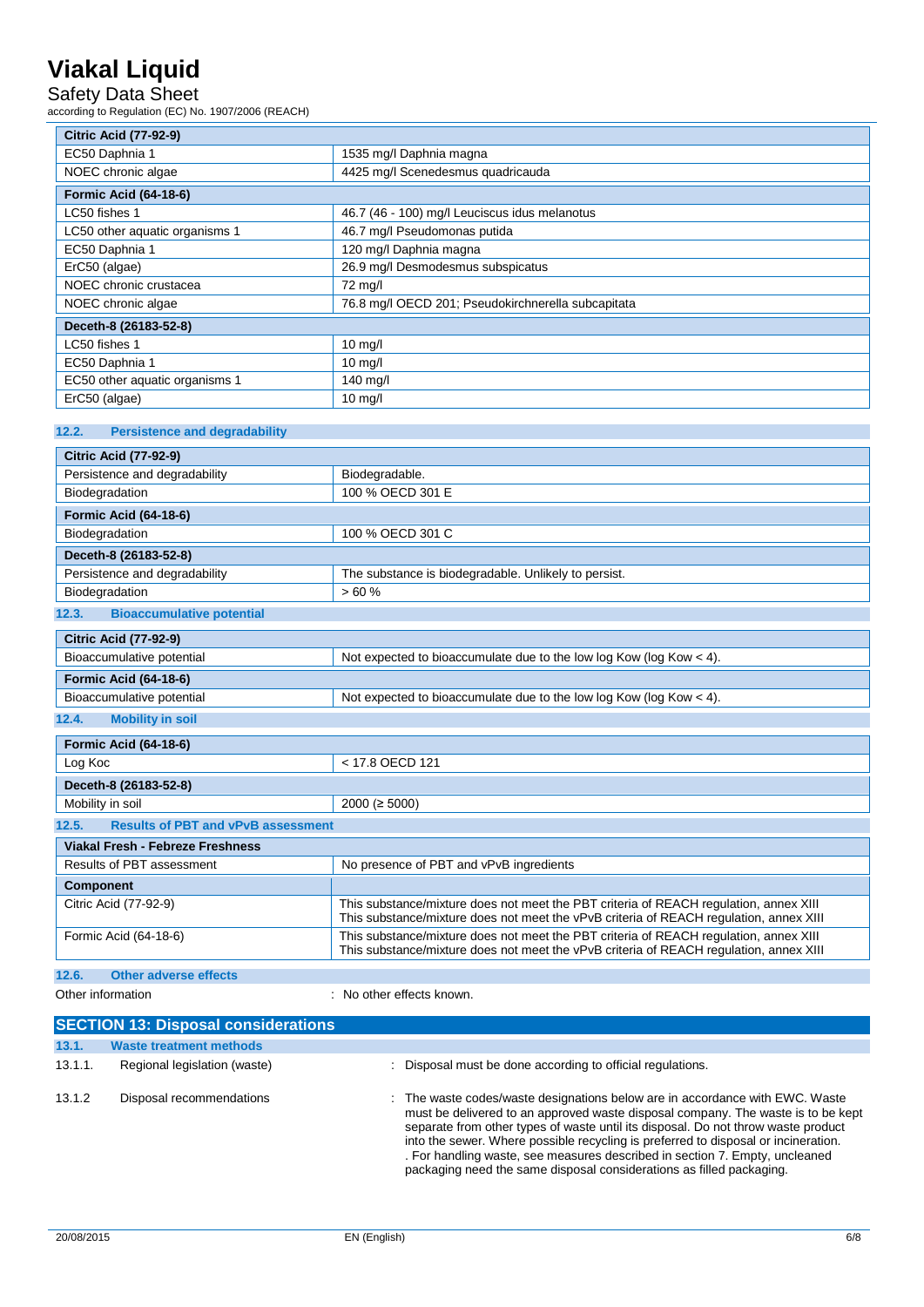### Safety Data Sheet

according to Regulation (EC) No. 1907/2006 (REACH)

13.1.3 EURAL Waste code product : 20 01 29\* - detergents containing dangerous substances

15 01 10\* - packaging containing residues of or contaminated by dangerous substances

|                | <b>SECTION 14: Transport information</b>                  |                                                                                                                                                                                                                                                                                                                                                                                               |
|----------------|-----------------------------------------------------------|-----------------------------------------------------------------------------------------------------------------------------------------------------------------------------------------------------------------------------------------------------------------------------------------------------------------------------------------------------------------------------------------------|
| 14.1.          | <b>UN number</b>                                          |                                                                                                                                                                                                                                                                                                                                                                                               |
| Not applicable |                                                           |                                                                                                                                                                                                                                                                                                                                                                                               |
| 14.2.          | <b>UN proper shipping name</b>                            |                                                                                                                                                                                                                                                                                                                                                                                               |
| Not applicable |                                                           |                                                                                                                                                                                                                                                                                                                                                                                               |
| 14.3.          | <b>Transport hazard class(es)</b>                         |                                                                                                                                                                                                                                                                                                                                                                                               |
| Not applicable |                                                           |                                                                                                                                                                                                                                                                                                                                                                                               |
| 14.4.          | <b>Packing group</b>                                      |                                                                                                                                                                                                                                                                                                                                                                                               |
| Not applicable |                                                           |                                                                                                                                                                                                                                                                                                                                                                                               |
| 14.5.          | <b>Environmental hazards</b>                              |                                                                                                                                                                                                                                                                                                                                                                                               |
| Not applicable |                                                           |                                                                                                                                                                                                                                                                                                                                                                                               |
| 14.6.          | <b>Special precautions for user</b>                       |                                                                                                                                                                                                                                                                                                                                                                                               |
| Not applicable |                                                           |                                                                                                                                                                                                                                                                                                                                                                                               |
| 14.7.          |                                                           | Transport in bulk according to Annex II of MARPOL 73/78 and the IBC Code                                                                                                                                                                                                                                                                                                                      |
| Not applicable |                                                           |                                                                                                                                                                                                                                                                                                                                                                                               |
|                |                                                           |                                                                                                                                                                                                                                                                                                                                                                                               |
|                | <b>SECTION 15: Regulatory information</b>                 |                                                                                                                                                                                                                                                                                                                                                                                               |
| 15.1.          |                                                           | Safety, health and environmental regulations/legislation specific for the substance or mixture                                                                                                                                                                                                                                                                                                |
| 15.1.1.        | <b>EU-Regulations</b>                                     |                                                                                                                                                                                                                                                                                                                                                                                               |
|                | Contains no REACH substances with Annex XVII restrictions |                                                                                                                                                                                                                                                                                                                                                                                               |
|                | Contains no substance on the REACH candidate list         |                                                                                                                                                                                                                                                                                                                                                                                               |
|                | Contains no REACH Annex XIV substances                    |                                                                                                                                                                                                                                                                                                                                                                                               |
|                | <b>CESIO</b> recommendations                              | The surfactant(s) contained in this preparation complies (comply) with the biodegradability<br>criteria as laid down in Regulation (EC) No.648/2004 on detergents. Data to support this<br>assertion are held at the disposal of the competent authorities of the Member States and will be<br>made available to them, at their direct request or at the request of a detergent manufacturer. |
| regulations    | Other information, restriction and prohibition            | Classification according to Regulation (EC) No. 1272/2008 [CLP]. Regulation (EC) No.<br>648/2004 of 31 March 2004 on detergents. Registration, Evaluation, Authorisation and<br>Restriction of Chemicals Regulation (EC) No 1907/2006. Dangerous Preparations Directive<br>1999/45/EC. Dangerous Substances Directive 67/548/EEC.                                                             |
| 15.1.2.        | <b>National regulations</b>                               |                                                                                                                                                                                                                                                                                                                                                                                               |

No additional information available

| 15.2.                                              | <b>Chemical safety assessment</b>    |  |  |  |
|----------------------------------------------------|--------------------------------------|--|--|--|
| No chemical safety assessment has been carried out |                                      |  |  |  |
|                                                    | <b>SECTION 16: Other information</b> |  |  |  |

## **16.1. Indication of changes**

Reason for the revision of the SDS : Change in SECTION 9: Physical and chemical properties Change in SECTION 15: Regulatory information

#### **16.2. Abbreviations and acronyms**

No additional information available

| Classification and procedure used to derive the classification for mixtures according to Regulation (EC) 1272/2008 [CLP]<br>16.3. |                                               |                          |  |  |
|-----------------------------------------------------------------------------------------------------------------------------------|-----------------------------------------------|--------------------------|--|--|
| Classification according to Regulation (EC) No. 1272/2008 [CLP]                                                                   |                                               | classification procedure |  |  |
| Skin Irrit, 2                                                                                                                     |                                               | Calculation method       |  |  |
| Eye Irrit. 2                                                                                                                      |                                               | Calculation method       |  |  |
| 16.4.<br>Relevant R-phrases and/or H-statements (number and full text) for mixture and substances                                 |                                               |                          |  |  |
| Acute Tox. 4 (Oral)                                                                                                               | Acute toxicity (oral), Category 4             |                          |  |  |
| Eye Dam. 1                                                                                                                        | Serious eye damage/eye irritation, Category 1 |                          |  |  |
| Eye Irrit. 2                                                                                                                      | Serious eye damage/eye irritation, Category 2 |                          |  |  |
| Flam. Lig. 3                                                                                                                      | Flammable liquids, Category 3                 |                          |  |  |
| Skin Corr, 1A                                                                                                                     | Skin corrosion/irritation, Category 1A        |                          |  |  |
| Skin Irrit. 2                                                                                                                     | Skin corrosion/irritation, Category 2         |                          |  |  |